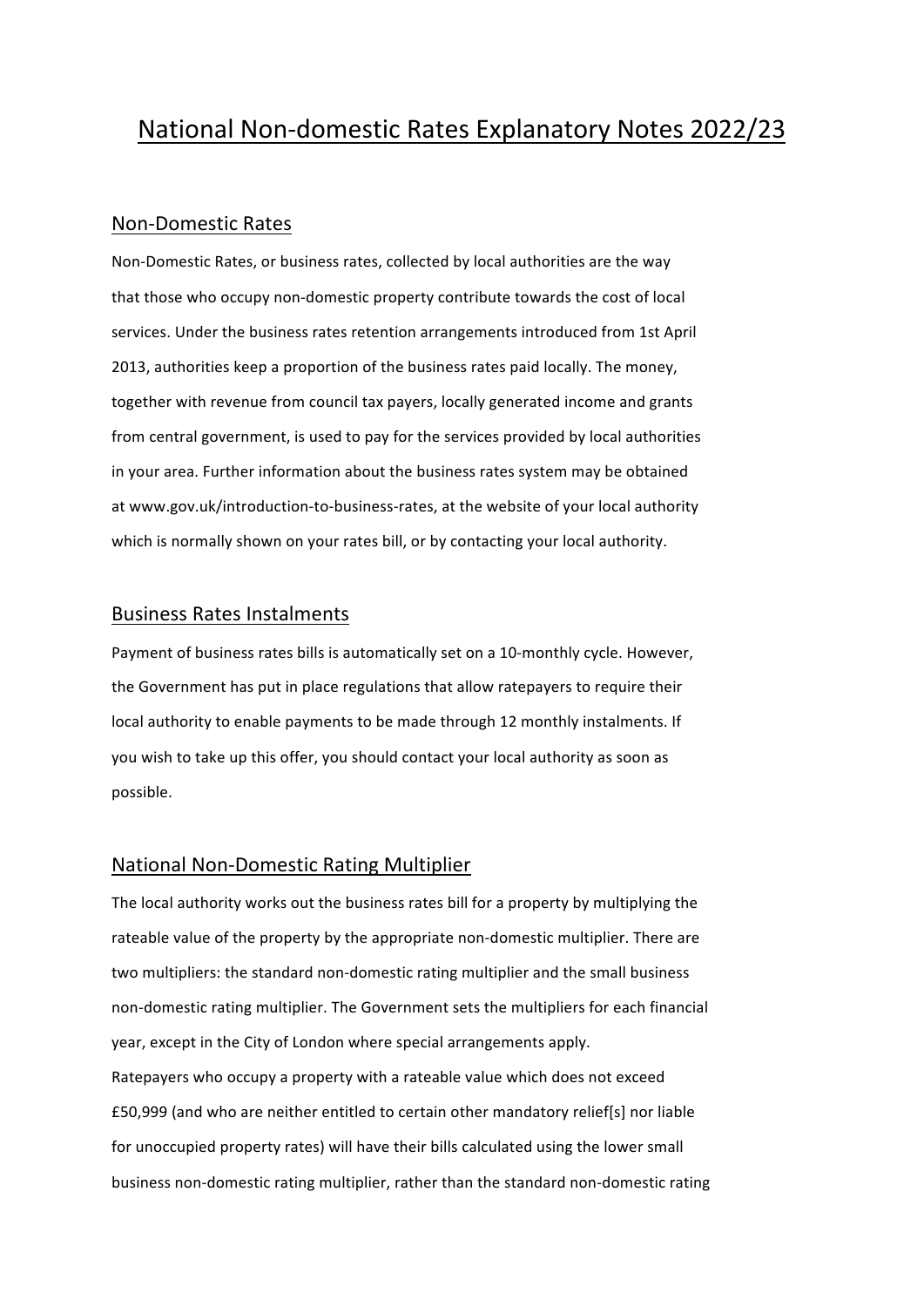multiplier.

Both multipliers for this financial year are based on the previous year's multiplier adjusted to reflect the Consumer Price Index (CPI) inflation figure for the September prior to the billing year. The current multipliers are shown on the front of your bill.

## Rateable Value

Apart from properties that are exempt from business rates, each non-domestic property has a rateable value which is set by the Valuation Office Agency (VOA), an agency of Her Majesty's Revenue and Customs. They compile and maintain a full list of all rateable values, available at www.gov.uk/voa. The rateable value of your property is shown on the front of your bill. This broadly represents the yearly rent the property could have been let for on the open market on a particular date specified in legislation. For the current rating list, this date was set as 1st April 2015. The VOA may alter the valuation if circumstances change. The ratepayer (and certain others who have an interest in the property) can also check and challenge the valuation shown in the list if they believe it is wrong. Further information about the grounds on which challenges may be made and the process for doing so can be obtained by contacting the VOA, or by consulting the VOA website: https://www.gov.uk/find-business-rates

## Revaluations

All non-domestic property rateable values are reassessed at revaluations. The most recent revaluation took effect from 1st April 2017. Revaluations ensure that business rates bills are up-to-date and more accurately reflect current rental values and relative changes in rents. Frequent revaluations ensure the system continues to be responsive to changing economic conditions.

## Business Rate Reliefs

Depending on individual circumstances, a ratepayer may be eligible for a rate relief (i.e. a reduction in their business rates bill). There are a range of available reliefs.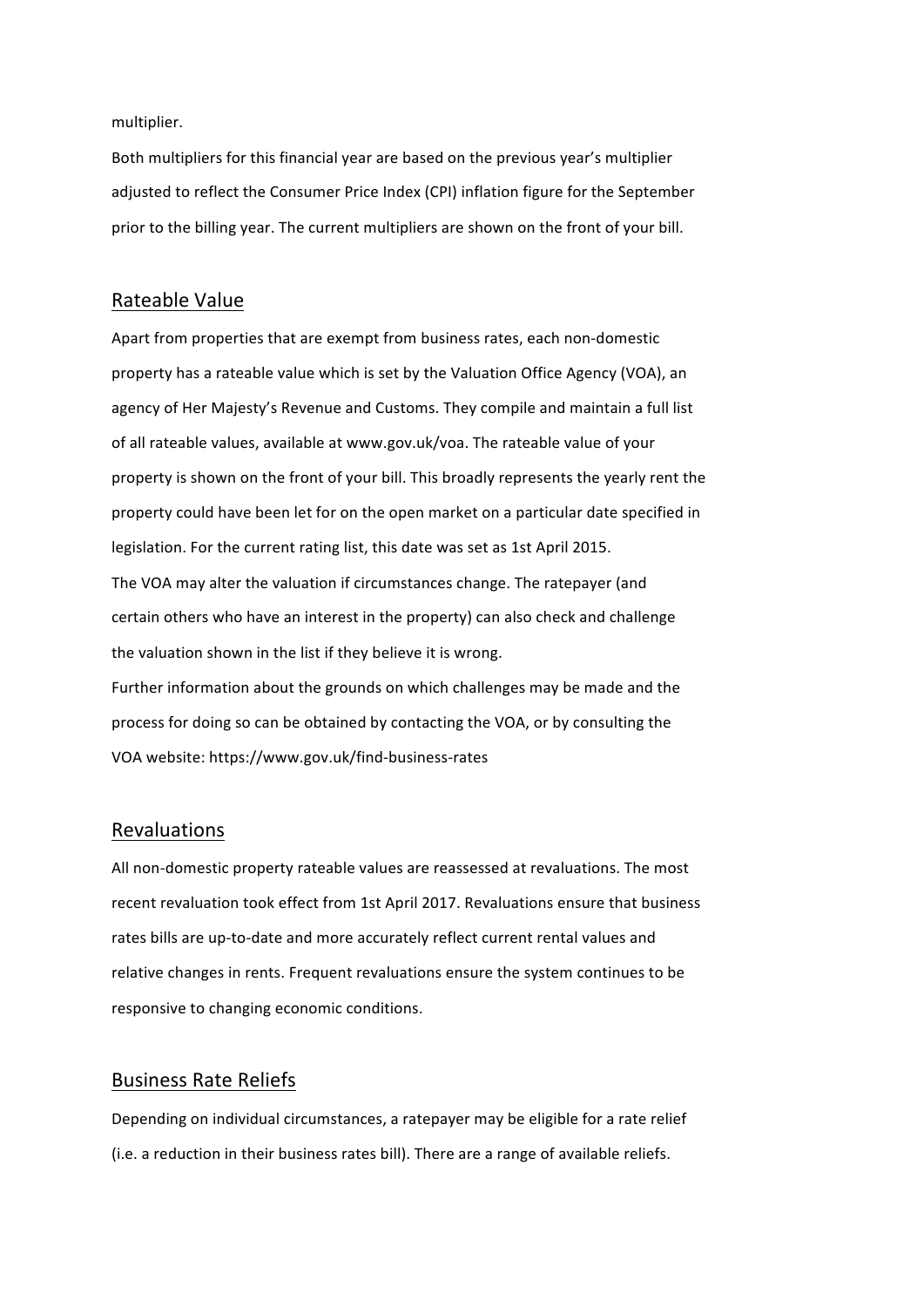Further details are provided below and at www.gov.uk/introduction-to-business-rates, at the website of your local authority, which is normally shown on your rates bill, or by contacting your local authority.

#### Temporary Reliefs

Some of the permanent reliefs are set out below but temporary reliefs are often introduced by the Government at Budgets. Further detail on current temporary reliefs is available at www.gov.uk/apply-for-business-rate-relief. You should contact your local authority for details on the latest availability of business rates reliefs and advice on whether you may qualify.

#### Small Business Rates Relief

If a ratepayer's sole or main property has a rateable value which does not exceed a set threshold, the ratepayer may receive a percentage reduction in their rates bill for the property of up to a maximum of 100%. The level of reduction will depend on the rateable value of the property. For example, eligible properties with a rateable value below a specified lower threshold will receive 100% relief. Eligible properties between that threshold and a specified upper threshold will receive partial tapered relief. The relevant thresholds for relief are set by the Government by order and can be obtained from your local authority or at www.gov.uk/introduction-to-business-rates. Generally, these percentage reductions (reliefs) are only available to ratepayers who occupy either -

(a) one property, or

(b) one main property and other additional properties providing those additional properties each have a rateable value which does not exceed the limit set by order.

The aggregate rateable value of all the properties mentioned in (b), must also not exceed an amount set by order. For those businesses that take on an additional property which would normally have meant the loss of small business rate relief, they will be allowed to keep that relief for a fixed additional period. Full details on the relevant limits in relation to second properties and the current period for which a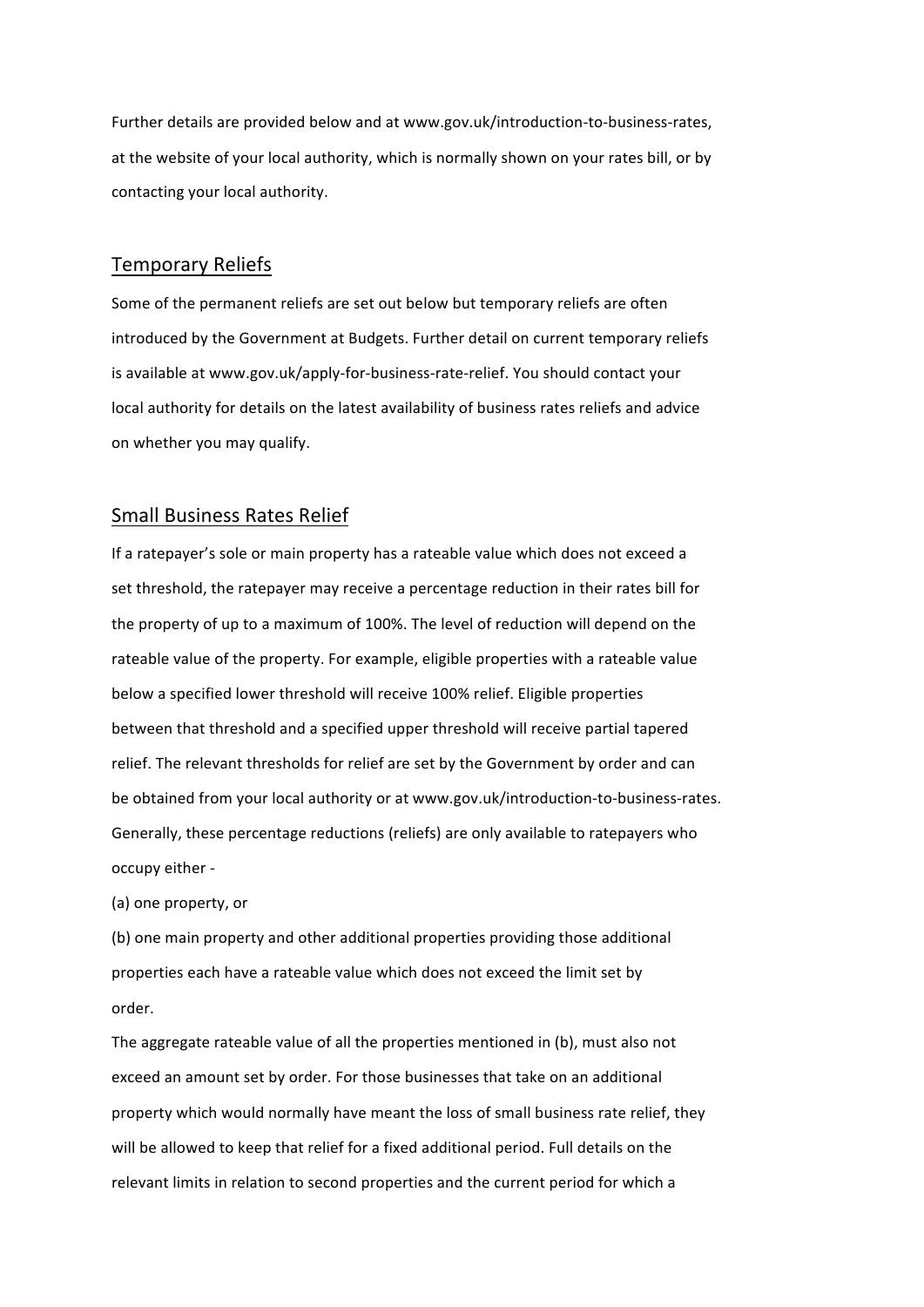ratepayer may continue to receive relief after taking on an additional property can be obtained from your local authority or at www.gov.uk/introduction-to-business-rates. Certain changes in circumstances will need to be notified to the local authority by the ratepayer who is in receipt of relief (other changes will be picked up by the local authority). The changes which should be notified are -

(a) the property falling vacant,

(b) the ratepayer taking up occupation of an additional property, or

(c) an increase in the rateable value of a property occupied by the ratepayer in an area other than the area of the local authority which granted the relief.

## Charity and Community Amateur Sports Clubs Relief

Charities and registered Community Amateur Sports Clubs are entitled to 80% relief where the property is occupied by the charity or the club and is wholly or mainly used for the charitable purposes of the charity (or of that and other charities), or for the purposes of the club (or of that and other clubs).

The local authority has discretion to give further relief on the remaining bill. Full details can be obtained from the local authority.

## **Transitional Rate Relief**

At a revaluation, some ratepayers will see reductions or no change in their bill whereas some ratepayers will see increases.

Transitional relief schemes are introduced at each revaluation to help those facing increases. Such relief schemes are funded by limiting the reduction in bills for those who have benefitted from the revaluation. Transitional relief is applied automatically to bills. Further information about transitional arrangements and other reliefs may be obtained from the local authority or the website www.gov.uk/introduction-to-business-rates.

## Local Discounts and Hardship Relief

Local authorities have a general power to grant discretionary local discounts and to give hardship relief in specific circumstances. Full details can be obtained from the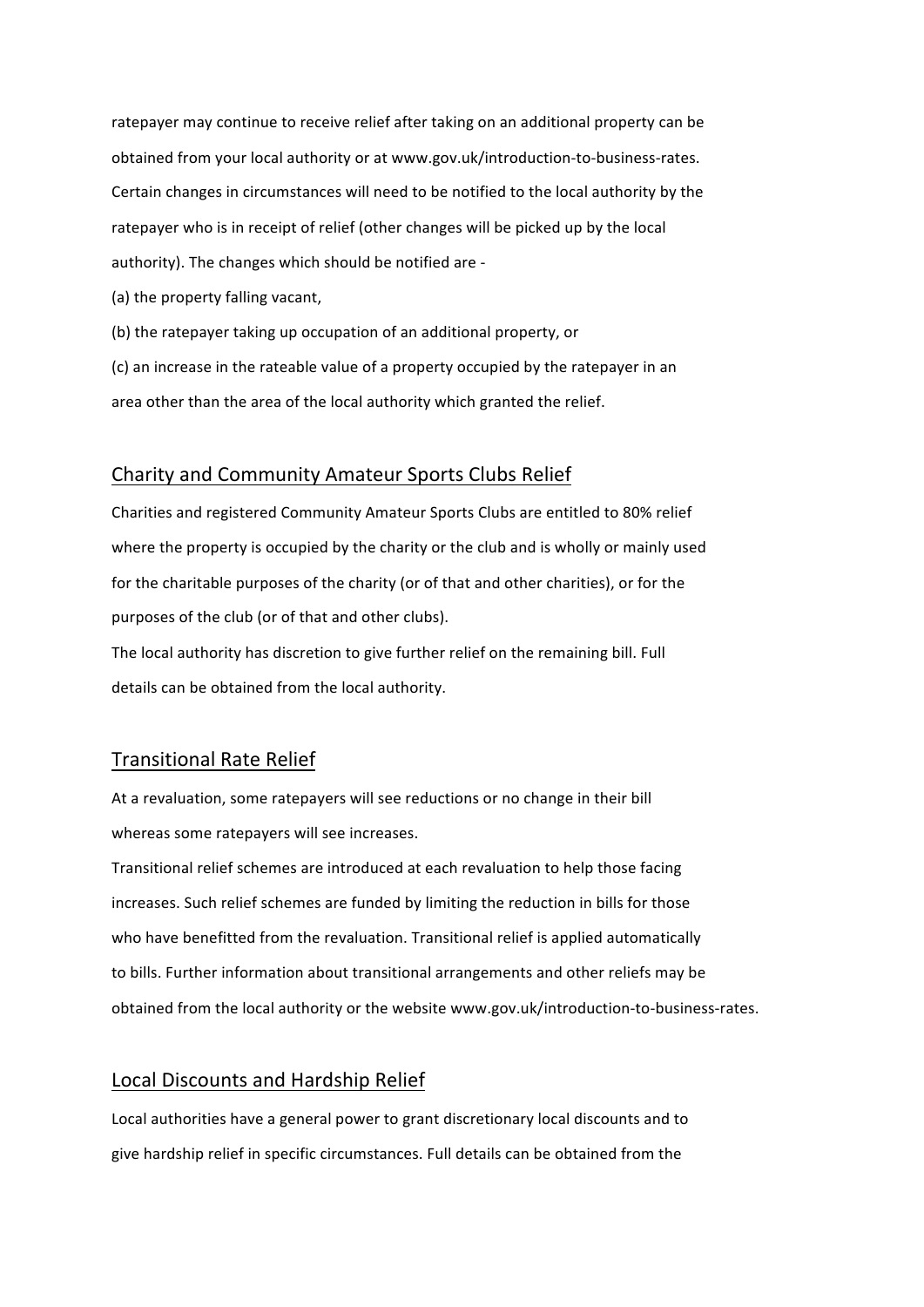local authority.

## Unoccupied Property Rating

Business rates are generally payable in respect of unoccupied non-domestic property. However, they are generally not payable for the first three months that a property is empty. This is extended to six months in the case of certain industrial premises, whilst certain other properties such as vacant listed buildings are not liable for business rates until they are reoccupied. Full details on exemptions can be obtained from your local authority or from https://www.gov.uk/apply-for-business-rate-relief.

## Subsidy Control

The award of discretionary relief[s] is considered likely to amount to subsidy allowance. It must be paid in accordance with Article 3.2(4) of the TCA, which enables an applicant to receive up to a maximum level of subsidy without engaging Chapter 3 of the TCA. This allowance is the equivalent of 325,000 Special Drawing Rights, to a single economic actor over any period of three fiscal years and includes any subsidy previously received as 'de minimis' aid or as Small Amounts of Financial Assistance under Article 3.2(4) of the Trade and Co-operation Agreement (TCA) from any subsidy awarding body. As at 9 December 2021 this was the equivalent of  $£343,000$ . If you are receiving, or have received, any 'de minimis' aid granted during the current or two previous financial years (from any source), you should inform the local authority immediately with details of the aid received.

#### Rating Advisers

Ratepayers do not have to be represented in discussions about the rateable value of their property or their rates bill. However, ratepayers who do wish to be represented should be aware that members of the Royal Institution of Chartered Surveyors (RICS - website www.rics.org) and the Institute of Revenues, Rating and Valuation (IRRV website www.irrv.org.uk) are qualified and are regulated by rules of professional conduct designed to protect the public from misconduct. Before you employ a rating adviser or company you should check that they have the necessary knowledge and